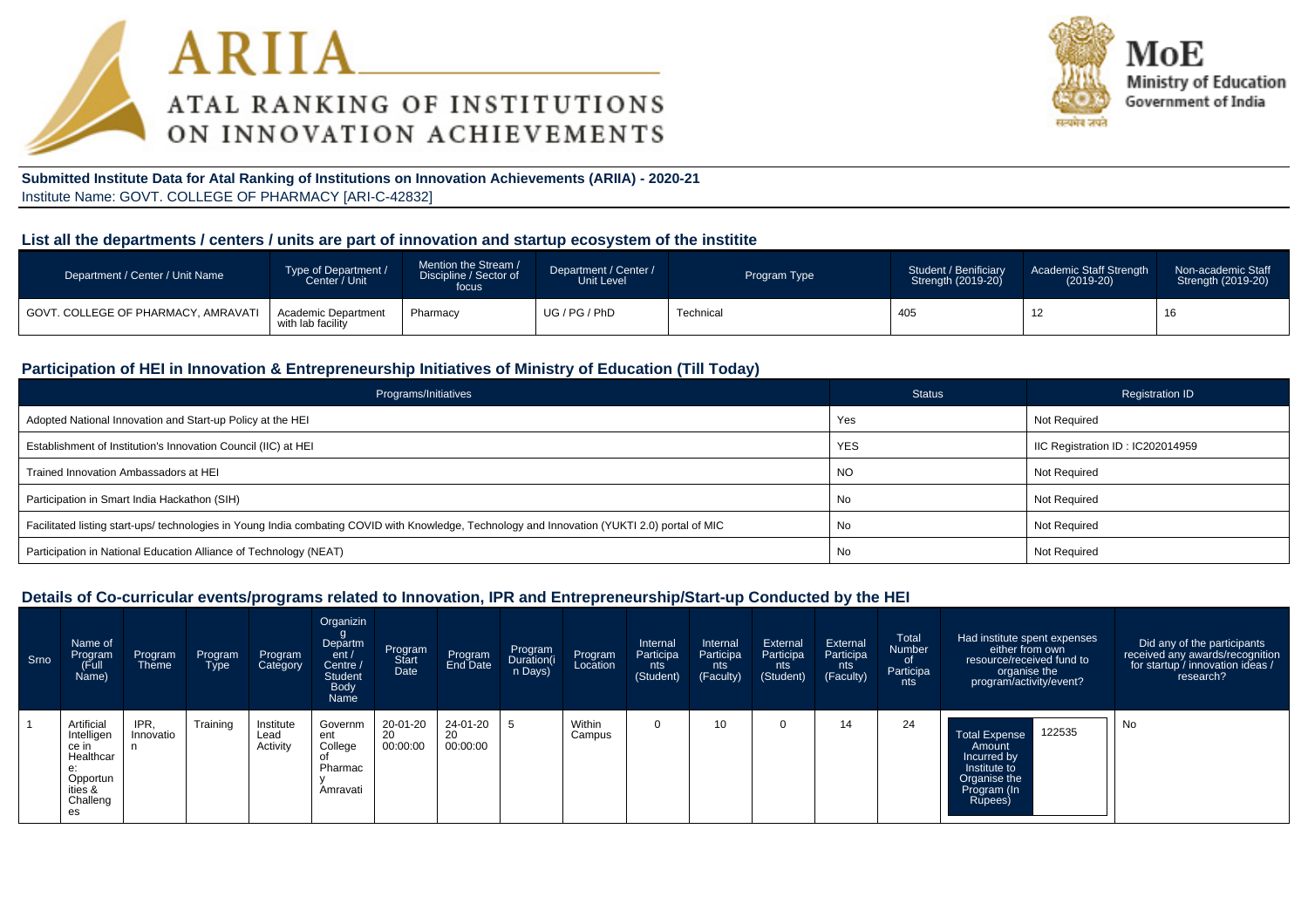#### **Details of Co-curricular events/programs related to Innovation, IPR and Entrepreneurship/Start-up Conducted by the HEI**

| 2 | Research<br>paper<br>writing<br>and<br>publicatio<br>ns | Innovatio                        | Awarene<br>SS | Institute<br>Lead<br>Activity | Governm<br>ent<br>College<br>Pharmac<br>Amravati | 15-07-20<br>19<br>00:00:00 | 15-07-20<br>19<br>00:00:00 | Within<br>Campus | 20 | G               | $\mathbf 0$ | 25 | Total Expense 2000<br>Amount<br>Incurred by<br>Institute to<br>Organise the<br>Program (In<br>Rupees) | No |
|---|---------------------------------------------------------|----------------------------------|---------------|-------------------------------|--------------------------------------------------|----------------------------|----------------------------|------------------|----|-----------------|-------------|----|-------------------------------------------------------------------------------------------------------|----|
| 3 | Digital<br>learning<br>initiative<br>pharma<br>sector   | Entrepre<br>neurship/<br>Startup | Awarene<br>SS | Institute<br>Lead<br>Activity | Governm<br>ent<br>College<br>Pharmac<br>Amravati | 23-01-20<br>20<br>00:00:00 | 23-01-20<br>20<br>00:00:00 | Within<br>Campus | 32 | 10 <sup>°</sup> | $\Omega$    | 42 | Total Expense 2000<br>Amount<br>Incurred by<br>Institute to<br>Organise the<br>Program (In<br>Rupees) | No |

# Details of Students, Faculties/Staff Participation/Representation in Co-curricular events/programs related to Innovation, IPR and Entrepreneurship/Start-up at the State,<br>National and (or) International Level (Organized by

| Srno           | Name of<br>Program<br>Full)<br>Name)                                                                                                 | Program<br>Theme | Program<br><b>Type</b> | Organizin<br>g Agency<br>Institute<br>Name     | Organizin<br>g Agency<br>Type | Program<br>Start<br>Date         | Program<br>End Date        | Program<br>Duration(i<br>n Days) | Participa<br>nts<br>(Students | Participa<br>nts<br>(Faculty) | Total<br>Number<br>of<br>Participa<br>nts | Awards/R<br>ecognitio<br>ns/Achiev<br>ements | Award /<br>Position /<br>Recogniti<br>on<br>Secured | Title of<br>Innovatio<br>n / Start-<br><b>up</b><br>Secured<br>the<br>Award /<br>Recogniti<br>on | Had institute spent expenses<br>either from own resource/<br>received fund towards sending<br>delegation to participate /<br>represent the activity / event? | Did any of the participants<br>received any awards/recognition<br>for startup / innovation ideas /<br>research |
|----------------|--------------------------------------------------------------------------------------------------------------------------------------|------------------|------------------------|------------------------------------------------|-------------------------------|----------------------------------|----------------------------|----------------------------------|-------------------------------|-------------------------------|-------------------------------------------|----------------------------------------------|-----------------------------------------------------|--------------------------------------------------------------------------------------------------|--------------------------------------------------------------------------------------------------------------------------------------------------------------|----------------------------------------------------------------------------------------------------------------|
|                | <b>AICTE</b><br>sponsore<br>d FDP on<br>Patent<br>Oriented<br><b>New</b><br>Frontiers<br>in Drug<br>Design<br>and<br>Develop<br>ment | <b>IPR</b>       | Training               | <b>SKB</b><br>college of<br>Pharmac<br>Kamptee | Educatio<br>nal<br>Institute  | 17-06-20<br>19<br>00:00:00       | 29-06-20<br>19<br>00:00:00 | 13                               | $\mathbf 0$                   | $\overline{2}$                | 2                                         | <b>No</b>                                    | $\sim$ $\sim$                                       | ---                                                                                              | No                                                                                                                                                           | No                                                                                                             |
| $\overline{2}$ | Introducti<br>on to<br>Research                                                                                                      | Innovatio        | Training               | Swayam<br>NPTEL<br>IIT,<br>Madras              | Govt.<br>Agency<br>(Central)  | $01 - 04 - 20$<br>19<br>00:00:00 | 28-04-20<br>19<br>00:00:00 | 28                               | $\Omega$                      | $\overline{2}$                | 2                                         | <b>No</b>                                    | $---$                                               | $---$                                                                                            | <b>No</b>                                                                                                                                                    | <b>No</b>                                                                                                      |

### **List the Academic Programs on Innovation, IPR and Entrepreneurship Development Offered During the Academic Period (2019-20)**

| Srno | <b>Title of Course/Subject</b><br>Offered         | Program Theme | <b>Type of Course</b> | Course Offering<br>Department/Centr<br>e/Unit Name | Level of<br>Course     | Program<br><b>Start Date</b> | Program End<br>Date | Program<br>Duration(in Days) | Mode of Delivery | <b>Total Numbers of</b><br>Participants | <b>Total Numbers of</b><br><b>Contact Hours of Course</b><br>(Minimum 30 Contact<br>hours) |
|------|---------------------------------------------------|---------------|-----------------------|----------------------------------------------------|------------------------|------------------------------|---------------------|------------------------------|------------------|-----------------------------------------|--------------------------------------------------------------------------------------------|
|      | Innovation and<br>Entrepreneurship<br>Development | Innovation    | Full time Program     | Master                                             | Government             | 01-01-2020                   | 04-04-2020          | 95                           | Offline          | 28                                      | -30                                                                                        |
|      | Road Map for Patent<br>Creation                   | <b>IPR</b>    | Short term<br>Course  | <b>Short Term</b><br><b>Certificate Course</b>     | Swayam<br><b>NPTEL</b> | 15-01-2020                   | 28-03-2020          | 74                           | Online           |                                         | 30                                                                                         |

**LiList the Employment Generation Skill Development Programs Organized by the HEI on Innovation, IPR and Entrepreneurship Development During the Academic Period(2019-20)**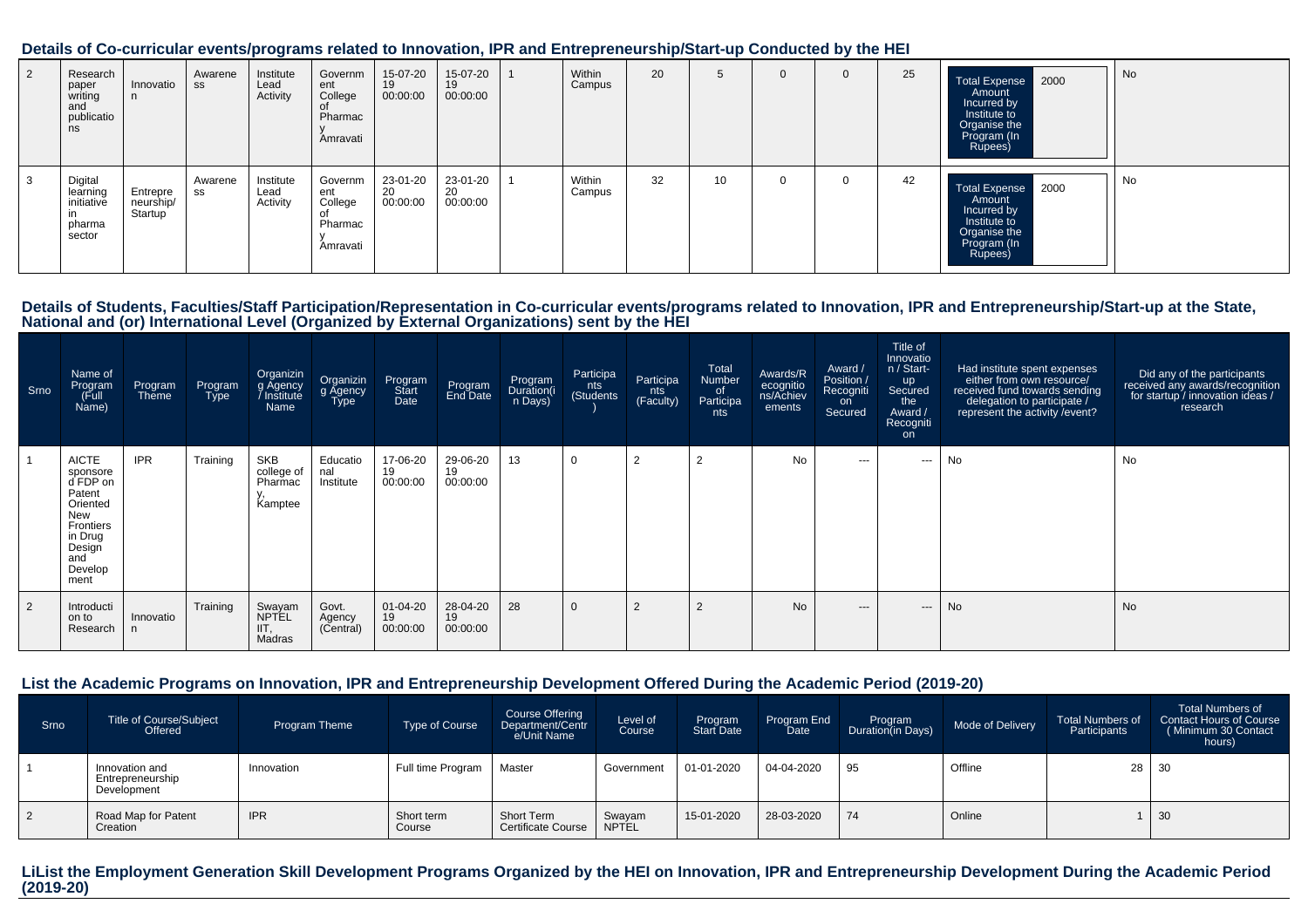| Srno | Title of the Training Program                                 | <b>Program Theme</b>             | Type of Course   | <b>Course Offering</b><br>Department/Centre/<br>Unit Name | Program Start<br>Date | Program End<br>Date | Program<br>Duration(in<br>Days) | Mode of Delivery | <b>Total Numbers of</b><br>Participants | <b>Total Numbers of Contact</b><br>Hours of Course (Minimum<br>30 Contact hours) |
|------|---------------------------------------------------------------|----------------------------------|------------------|-----------------------------------------------------------|-----------------------|---------------------|---------------------------------|------------------|-----------------------------------------|----------------------------------------------------------------------------------|
|      | Artificial Intelligence in<br><b>Healthcare Opportunities</b> | IPR.<br>Entrepreneurship/Startup | FDP in I&E / IPR | Government<br>College of<br>Pharmacy Amravati             | 20-01-2020            | 24-01-2020          |                                 | Offline          | $24 \mid 30$                            |                                                                                  |

# List the Full Time Faculties had with a Degree (UG/PG/PhD) in Innovation/IPR/Entrepreneurship and (or) Received Specialized Training program of I&E, IPR (MDP, EDP,<br>FDP, Short-term Certificate Course, of minimum 30 hours Du **(2019-20)**

| Srno | <b>Faculty Name</b>  | Department/Centre/Unit Name             | Designation         | Do you have a degree in I&E & IPR?                                                                                                                                                 | Had the faculty received training on I&E &<br>IPR during AY 2019-20 |
|------|----------------------|-----------------------------------------|---------------------|------------------------------------------------------------------------------------------------------------------------------------------------------------------------------------|---------------------------------------------------------------------|
|      | Sharada Laxman Deore | Government College of Pharmacy Amravati | Associate Professor | PGD in Patent<br>Highest degree name<br>Law from<br>in I&E and IPR<br>NALSAR<br>University<br>Diploma<br>Degree Type<br>2016<br>Year of Highest<br>degree in I&E and<br><b>IPR</b> | No                                                                  |

# List Idea/Innovation Centric Student Clubs Are Functional at the HEI with Access to Co-working Space/Work-stations for Students with Facilities & Equipment Available to<br>promote and Support Innovation, Entrepreneurship and

**No Data Flled!**

### **List the Pre-Incubation Facility (Tinkering Lab/Makers' Space/Design Centre/New Gen IEDC/IEDC/EDC/Innovation Centre/Startup Cell) (>= 600 Sq. Ft. Floor Area)**

| Srno | Name of Pre-<br><b>Incubation Centre</b> | Type of<br>Facility | Year of<br>Establishme<br>nt | Type of<br>Facilities<br>Available at<br>the Centre | Pre-Incubation<br>with Access to<br>Other I&E<br>Facilities at the<br><b>HEI</b> | Name of the<br><b>Funding</b><br>Schemes<br>Available<br>with Pre-<br>Incubation<br>Unit, if any<br>(Optional) | <b>Facility Details</b>                                                                                                                                                                              | <b>Total Nos of Dedicated</b><br>Executive/Management<br>team Strength Engaged at<br>the Facility | Had the Pre-Incubation<br>Unit Provided any<br>Funding Support for<br>Idea/Prototype/Innovati<br>on Development and<br>implementation during<br>the Financial Year<br>2019-20 | Had institute<br>Generated Income<br>either from Services<br>Offered by Pre-<br>Incubation<br>Centre/Facilities? |      | Had institute spent expenses either<br>from own resource/received fund<br>towards Establishment/Operation<br>of Pre-Incubation Centre/Facilities? |
|------|------------------------------------------|---------------------|------------------------------|-----------------------------------------------------|----------------------------------------------------------------------------------|----------------------------------------------------------------------------------------------------------------|------------------------------------------------------------------------------------------------------------------------------------------------------------------------------------------------------|---------------------------------------------------------------------------------------------------|-------------------------------------------------------------------------------------------------------------------------------------------------------------------------------|------------------------------------------------------------------------------------------------------------------|------|---------------------------------------------------------------------------------------------------------------------------------------------------|
|      | <b>EDC</b>                               | <b>EDC</b>          | 2020                         | Co-working<br>Space                                 | No Such<br><b>Facilities Exist</b><br>in the Campus                              | No Such<br>Facilities<br>Exist in the<br>Campus                                                                | Dr.<br>Sharad<br>Facility<br>a<br>Incharge<br>Name<br>Laxma<br>Deore<br>sharud<br>Facility<br>Incharge<br>Email<br>$e$ ore $_2$<br>@yaho<br>o.com<br>Facility<br>976657<br>7646<br>Incharge<br>Phone | $\overline{2}$                                                                                    | No                                                                                                                                                                            | <b>No</b>                                                                                                        |      | Yes                                                                                                                                               |
|      |                                          |                     | Source of Grant / Fund       |                                                     |                                                                                  |                                                                                                                | <b>Agency Name</b>                                                                                                                                                                                   |                                                                                                   | Agency Type                                                                                                                                                                   |                                                                                                                  |      | Total Grants / Funds Received by Pre-<br>Incubation & Incubation Centre / Facilities<br>exists in Campus (In Rupees)                              |
|      | Institute's Own Fund / Resource          |                     |                              |                                                     | Government College of Pharmacy Amravati                                          |                                                                                                                |                                                                                                                                                                                                      | Govt. Agency (State)                                                                              |                                                                                                                                                                               |                                                                                                                  | 5000 |                                                                                                                                                   |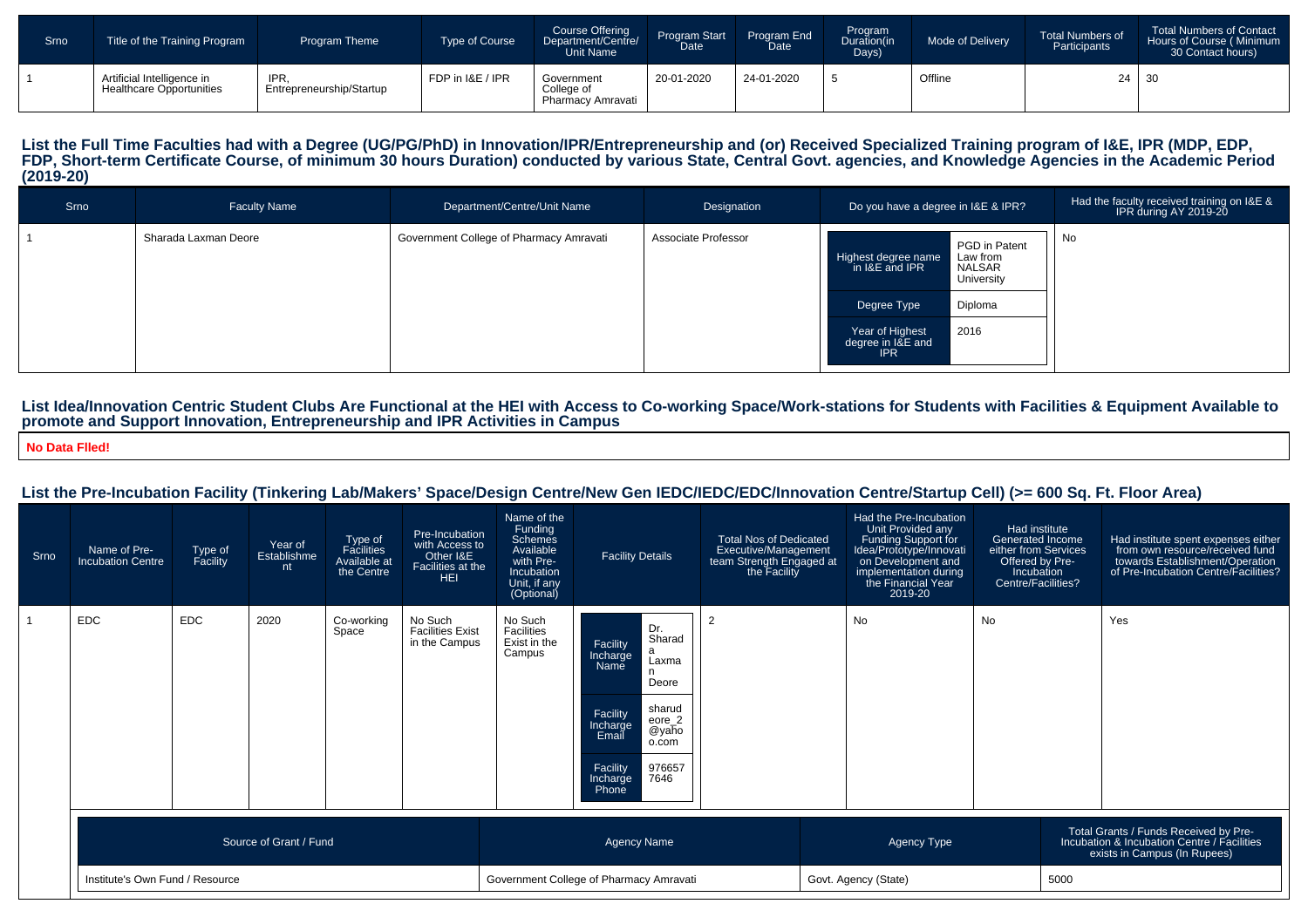# **List the Centre of Excellence (CoE) Facilities with Advance Tools and Equipment at the HEI (>= 1000 Sq. Ft. Floor Area)**

**No Data Flled!**

# **List the Incubation Facilities at the HEI (>= 1500 Sq. Ft. Floor Area)**

**No Data Flled!**

# **List the Innovation Park/Research Park Facilities at the HEI (>= 5000 Sq. Ft. Floor Area)**

**No Data Flled!**

### **List the IPR Cell/Technology Transfer Centre Facilities at the HEI**

| Srno | Name of IPR<br>Cell/Technology<br>Transfer Centre Facility | Year of<br>Establishment | <b>IPR</b><br>Cell/Technology<br><b>Transfer Centre</b><br>with Access to<br>Other I&E<br>Facilities at the<br><b>HEI</b> | Name of the<br>Funding<br><b>Schemes</b><br>Available with<br><b>IPR</b><br>Cell/Technology<br>Transfer Centre,<br>if any (Optional) | <b>Facility Details</b>                                                                                                                                                                         | <b>Total Nos of</b><br>Dedicated<br>Executive/Manag<br>ement team<br>Strength<br>Engaged at the<br>Facility | Had the IPR Cell/Technology<br>Transfer Centre Provided any<br>Funding Support for<br>Idea/Prototype/Innovation<br>Development and<br>implementation during the<br>Financial Year 2019-20? | Had institute Generated Income<br>either from Services Offered by IPR<br>Cell/Technology Transfer Centre?                                                                                                                                                                                                                                                       | Had the IPR Cell/Technology<br>Transfer Centre Provided any<br>Funding Support for<br>Idea/Prototype/Innovation/Start<br>up/Venture Development and<br>implementation during the<br>Financial Year 2019-20? |
|------|------------------------------------------------------------|--------------------------|---------------------------------------------------------------------------------------------------------------------------|--------------------------------------------------------------------------------------------------------------------------------------|-------------------------------------------------------------------------------------------------------------------------------------------------------------------------------------------------|-------------------------------------------------------------------------------------------------------------|--------------------------------------------------------------------------------------------------------------------------------------------------------------------------------------------|-----------------------------------------------------------------------------------------------------------------------------------------------------------------------------------------------------------------------------------------------------------------------------------------------------------------------------------------------------------------|-------------------------------------------------------------------------------------------------------------------------------------------------------------------------------------------------------------|
|      | <b>GCOPA IPR Cell</b>                                      | 2020                     | No Such<br>Facilities Exist in<br>the Campus                                                                              |                                                                                                                                      | Dr<br>Sharad<br>Facility<br>a<br>Incharge<br>Laxma<br>Name<br>Deore<br>sharud<br>Facility<br>$eore_2$<br>Incharge<br>Email<br>@yaho<br>o.com<br>97665<br>77646<br>Facility<br>Incharge<br>Phone | 2                                                                                                           | No                                                                                                                                                                                         | Yes<br><b>Total Annual</b><br>Income from<br>Training and<br>Skill<br>Development<br>Services (In<br>Rupees)<br><b>Total Annual</b><br>Income from<br>(Technical and<br><b>Business</b> )<br>Mentoring<br>Services (In<br>Rupees)<br><b>Total Annual</b><br>Income from<br>Office Space<br>and Rental<br>Services to<br>Start-<br>ups/Innovators<br>(In Rupees) | No                                                                                                                                                                                                          |

# **Provide detail list of Faculties as Mentor to help Ideas/Innovations/Startups**

| <b>Srno</b> | Name of the Faculty                                           | Designation of the Faculty | <b>Mentor Expert Area</b>                 | Years of Experience in Mentorship (In<br>Years) |
|-------------|---------------------------------------------------------------|----------------------------|-------------------------------------------|-------------------------------------------------|
|             | Sharada Laxman Deore                                          | Associate Professor        | IPR Protection & Commercialization        | 14                                              |
|             | Name of Idea/Innovation/ Startup Mentored                     |                            | Mentoring Setup [Within (or) Outside] HEI | CIN (in case it is Startup)                     |
|             | Wound healing composition and method of preparation there of. |                            | Within                                    |                                                 |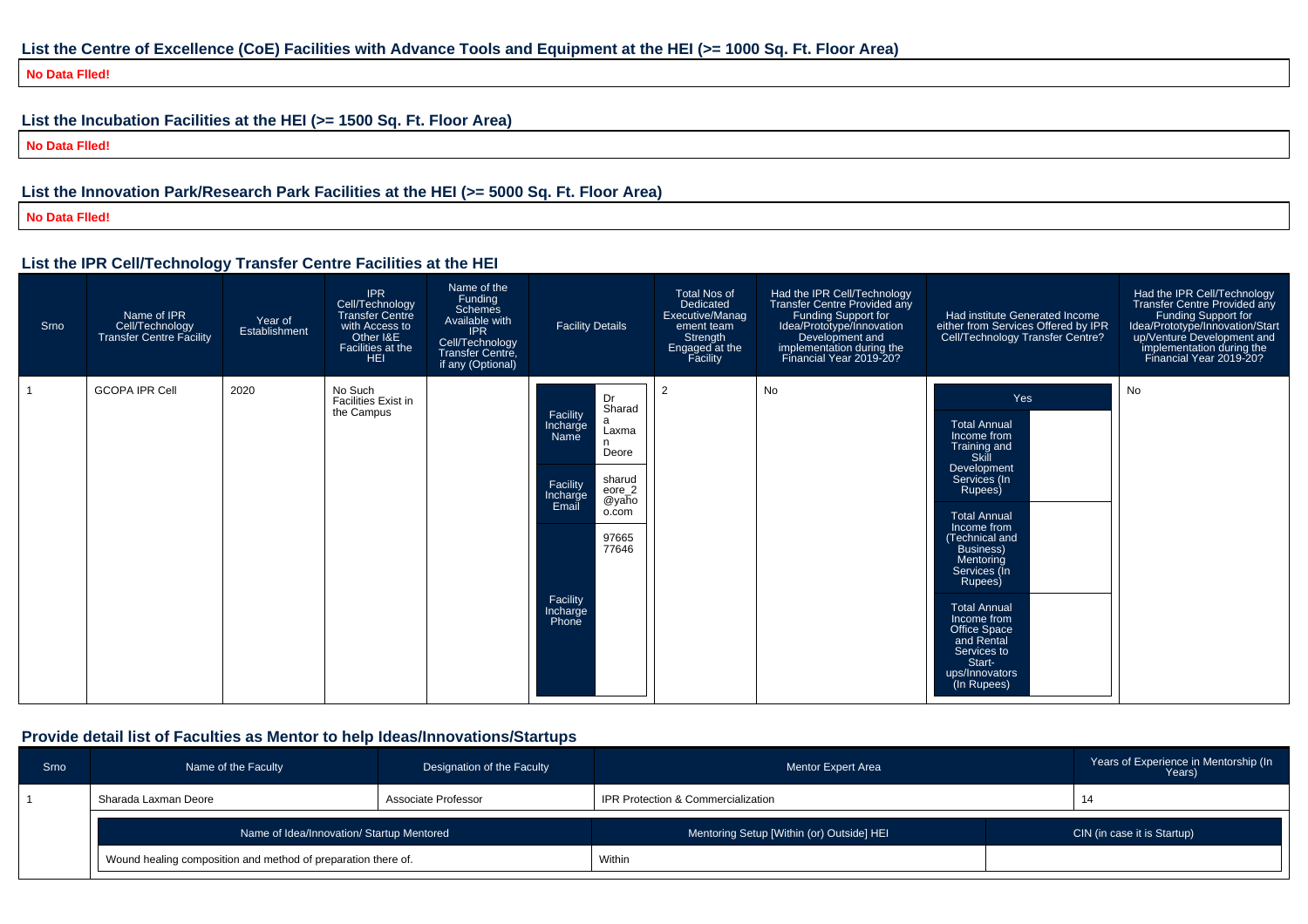#### **Provide detail list of External Experts/Agencies engaged as Mentor to help Ideas/Innovations/Startups**

| Srno | Name of the External Expert/Agency as Mentor              | Mentor Expert Area                   | Type of Mentorship      |
|------|-----------------------------------------------------------|--------------------------------------|-------------------------|
|      | MITCON Consultancy and Engineering Services Ltd. Amravati | Entrepreneurship/Startup Development | Unstructured Mentorship |

# **List all the Innovations Generated Developed, Completed and Implemented in Ground with Support of Pre-incubation & Incubation facilities at the HEI and RecognitionsReceived**

**No Data Flled!**

## **List all the Ventures/Startups/SME Units Established with Support of Pre-incubation & Incubation facilities at the HEI**

**No Data Flled!**

#### **List all the Collaborations with External Agencies and Co-Creation of I&E Activities by the HEI**

| Srno | <b>Collaborated Agency Name</b> | <b>Collaborated Agency Type</b>  | Purpose of Collaboration                                                                        | Type of Support Offered | No. of Student<br>Projects/Ideas/<br>Innovation / Startups<br>from the HEI get<br>benefitted through<br>this partnership | Date of MOU /<br><b>Agreement Signed</b><br>on. |
|------|---------------------------------|----------------------------------|-------------------------------------------------------------------------------------------------|-------------------------|--------------------------------------------------------------------------------------------------------------------------|-------------------------------------------------|
|      | Sardar Agrotech Amravati        | Corporate / Industry Association | Providing (or) Receiving Mentor and Handholding Support to<br>Support <i>I&amp;E</i> Activities | Mentoring               |                                                                                                                          | 12-12-2019                                      |

## **List the IPs Filed/Published/Granted (Copyright & Designs Only) by the HEI as an Applicant / Co-applicant / Co-owner**

**No Data Flled!**

# **List the IP (Patents only) Filed by the HEI as Applicant / Co-applicant / Co-owner**

**No Data Flled!**

# **List the IPs hold by the Innovation teams/Startups Incubated at the Pre-incubation/incubation Unit of the HEI**

**No Data Flled!**

# **List the IP Commercialized/Transferred Published & Granted to HEI as Co-applicant/Co-owner**

**No Data Flled!**